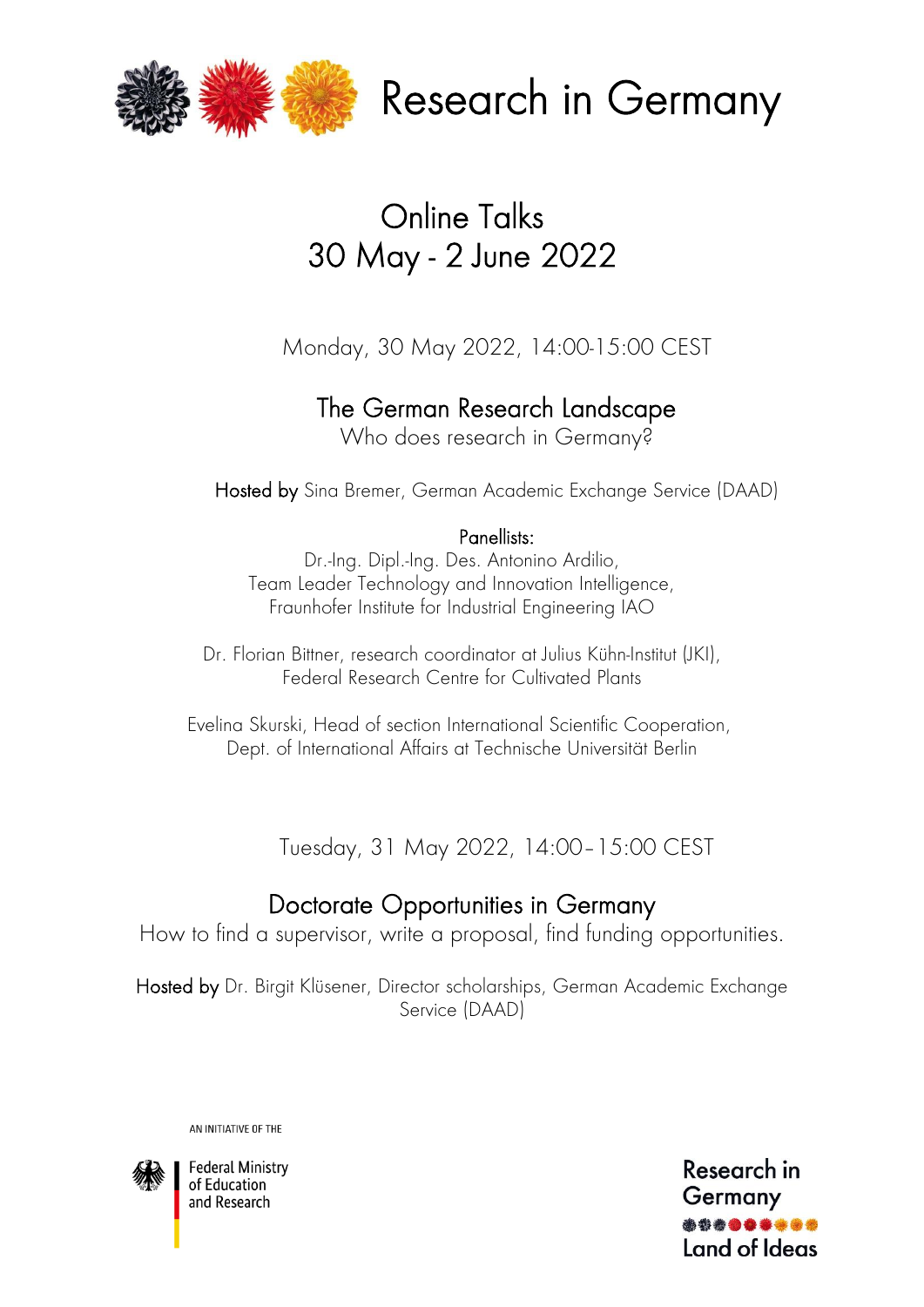



#### Panellists:

Dr.-Ing. Claudia Eggert, Member of the Presidential Board, in charge of research coordinaton, international cooperation and the support for doctoral and early career researchers, Bundesanstalt für Materialforschung und -prüfung (BAM)

Dr. Janie Wermter, Advisor for internationalisation and support for doctoral and early career researchers, Faculty of Mathematics, Informatics and Natural Sciences, Universität Hamburg

Alissa Aarts, Human Resources Development and Recruiting department at Forschungszentrum Jülich

Swati Srivastava, doctoral candidate, Heidelberg Institute of Global Health, University of Heidelberg

Wednesday, 1 June 2022, 14:00–15:00 CEST

### Postdoc opportunities in Germany

How to find a position and funding opportunities.

Hosted by Anne Knab, German Academic Exchange Service (DAAD)

#### Panellists:

Dr. Kristina Wien, Advisor MSCA & NCP ERC at European Liaison Office of the German Research Organisations (KoWi)

Nanna Gehrlein, Advisor for International Researchers & Björn Jahnke, TUMForTe Technical University of Munich (TUM)

Dr. Karola Lützow, Senior Staff Scientist, Equal Opportunity Commissioner, Helmholtz-Zentrum Hereon, Institute of Active Polymers

AN INITIATIVE OF THE



**Federal Ministry** of Education and Research

Research in Germany Land of Ideas